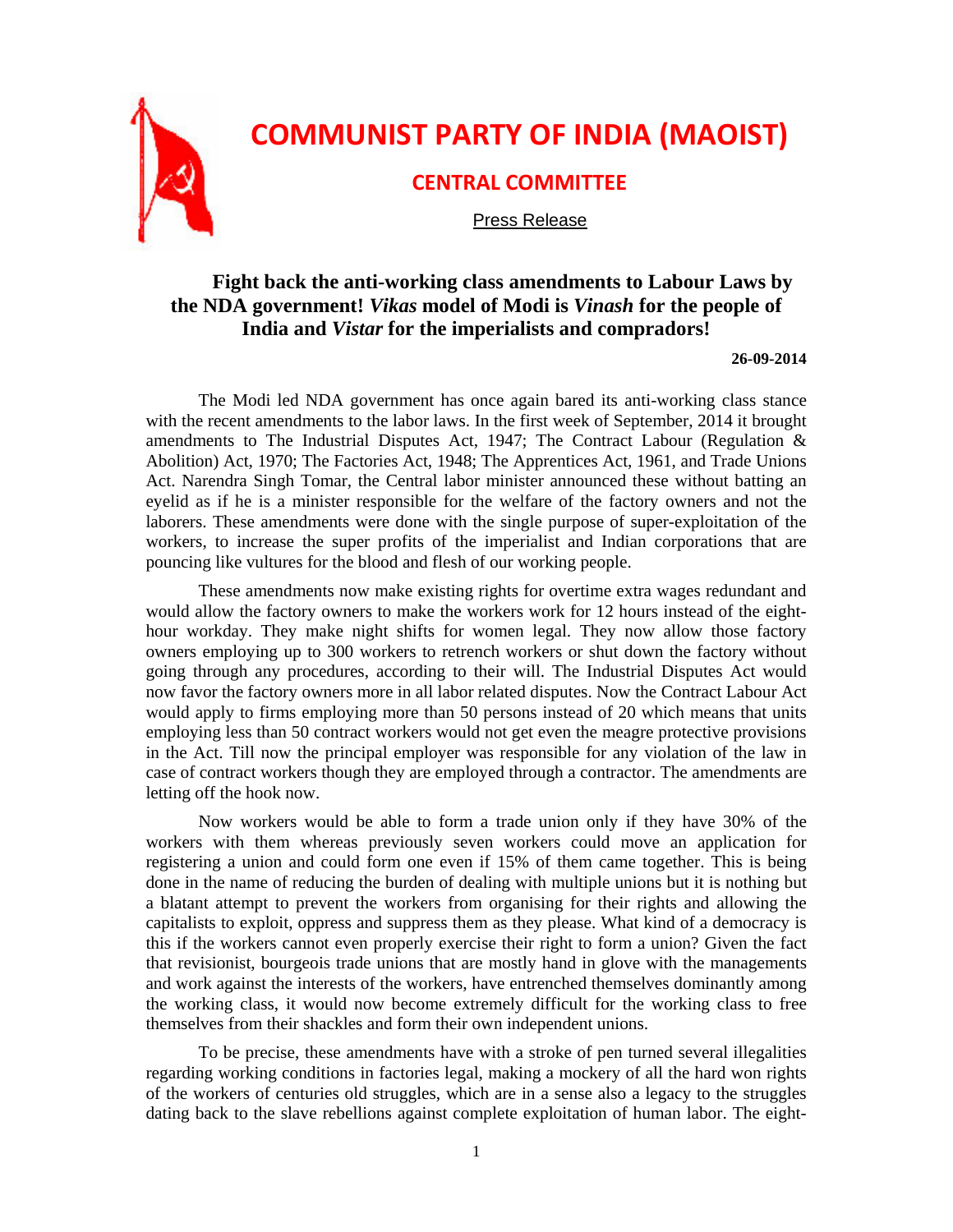hour workday, not making women work in night shifts and regulation of overtime and compensation for overtime work were all won through decades of class struggle between the capitalists and the workers. The above amendments would seriously affect the physical and mental health of the workers, would lead to industrial accidents and have serious social impact too. In a context where women working in BPOs are being targeted for sexual attacks when they commute to their work places at night and several researches have established that the health of women is seriously and irreparably affected due to night shifts, this kind of legality to making women work in the night shifts would not only affect their physical and mental health, create gynecological problems but also put them at much risk at the workplace and on their way to work. On the whole this kind of work pressure would lead to workers ageing early and the capitalists would then mercilessly throw them out and employ new workers who would go through the same cycle of exploitation and get thrown out eventually.

Much blood has been shed to win these rights, in workers' struggles world over and in revolutions that aimed to end labor exploitation and oppression of all the toiling masses including the proletariat. These rights were won as a cumulative effect of both of these kinds of struggles as the whole. And now the NDA government is bent on turning the clock of history back by bringing in these amendments. In fact, it is following the path treaded by all the previous governments in power since the New Economic Policies were introduced in 1991 and LPG policies gained momentum, in bringing in these anti-working class measures with the prodding of the imperialists. In fact, Indira Gandhi tried to bring such changes in labour laws in 1982 itself but had to withdraw due to severe opposition to these. The UPA government has several such anti-working class measures in its account including some equally atrocious amendments to labor laws. All those measures not been possible for the coalition governments would now be made possible through the 'majority' government that claims to have the 'mandate' of the people. Did the people give them the 'mandate' to deny them their very fundamental rights?

In its 100 day rule the Modi led NDA government would go down in history for its record of bringing forth one or more anti-people measures during each day of its rule, this slew of anti-labor amendments being the latest. Modi  $&$  Co is playing the archetypal comprador by opening hitherto unopened sectors and partially opened sectors to full entry of FDI. Already SEZs are functioning like countries within a country with their own set of antiworker measures and not bound by the Indian Constitution. Not just the Centre, almost every State government has a dubious record of brutally crushing the struggles of workers and employees when they resorted to strikes or agitations for their just demands. The crushing of striking State government employees in Tamilnadu and the repression on workers in Gurgaon of Haryana are just stark examples. In fact, it was the BJP government in Rajasthan that cleared a Cabinet proposal to amend three key labour laws on 5th July itself. In face of severe opposition it retracted saying they were 'mere proposals.' The judiciary is doing its part in pushing the globalisation agenda by passing anti-labor judgments including the infamous judgment banning strikes. The corporate media is providing deceptive arguments to support such anti-worker policies saying they would 'provide employment', 'create jobs' 'increase share of manufacturing in GDP' etc.

With unemployment and under-employment reaching higher proportions in the context of the worldwide economic crisis and inflation soaring, the real wages of the workers are increasingly getting depressed. The people are increasingly finding themselves in the classic capitalist quagmire where the ones who manage to get work are made to work for extremely long hours under horrible working conditions and outside the factory gates the starving workers mill around without getting even one hour of work to feed themselves or their families. This huge reserve army of the unemployed is further pushing down the wages